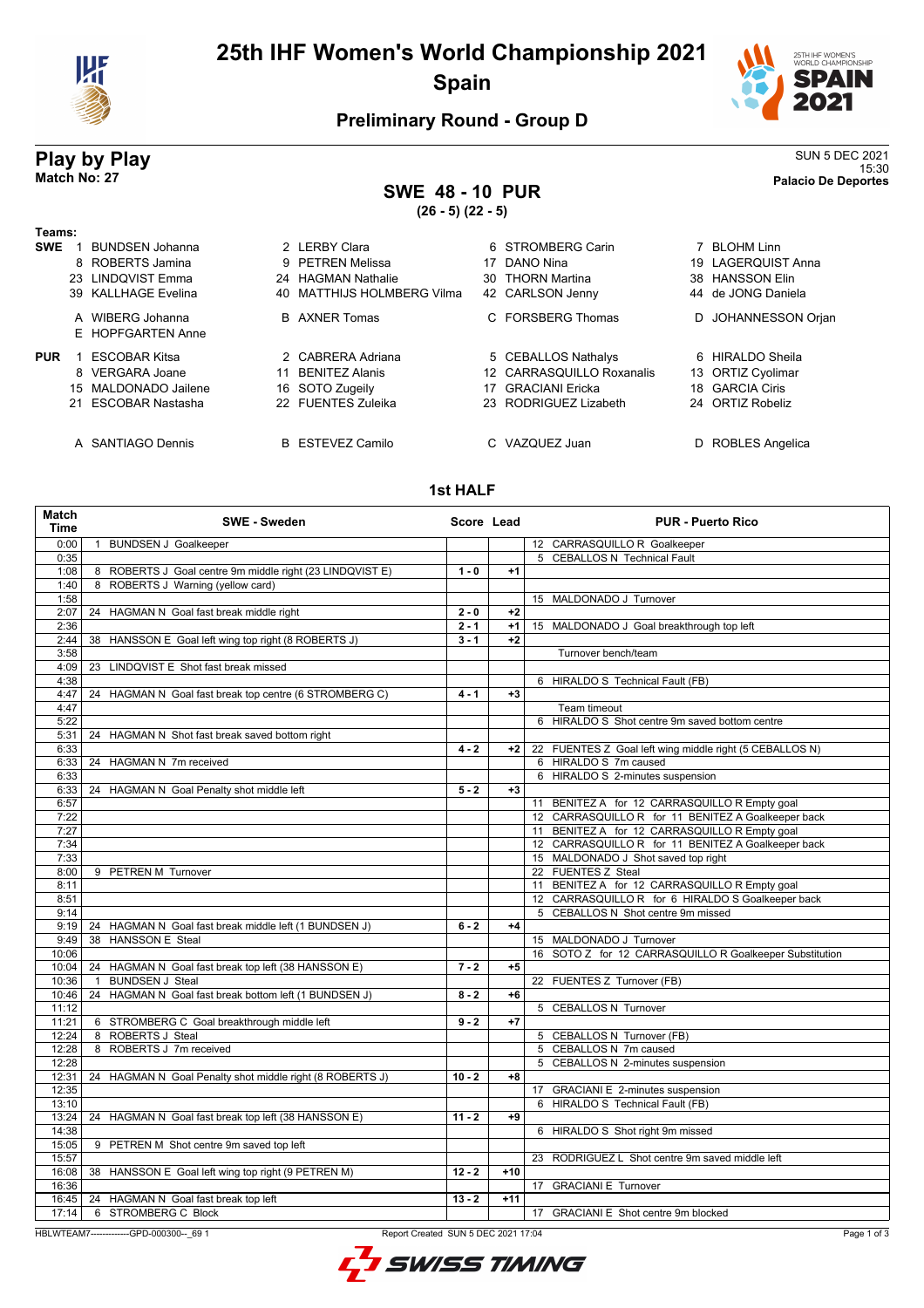

**25th IHF Women's World Championship 2021 Spain**



## **Preliminary Round - Group D**

**Play by Play** SUN 5 DEC 2021 15:30 **Match No: 27 Palacio De Deportes**

### **SWE 48 - 10 PUR (26 - 5) (22 - 5)**

**1st HALF**

| Match<br><b>Time</b> | <b>SWE - Sweden</b>                                            | Score Lead                                |       | <b>PUR - Puerto Rico</b>                                |
|----------------------|----------------------------------------------------------------|-------------------------------------------|-------|---------------------------------------------------------|
| 17:26                | 38 HANSSON E Goal fast break middle right (6 STROMBERG C)      | $14 - 2$                                  | $+12$ |                                                         |
| 17:45                |                                                                |                                           |       | 17 GRACIANI E Shot right wing missed                    |
| 18:15                | 23 LINDQVIST E 7m received                                     |                                           |       | 6 HIRALDO S 7m caused                                   |
| 18:15                |                                                                |                                           |       | 6 HIRALDO S 2-minutes suspension                        |
| 18:16                | HAGMAN N Goal Penalty shot middle right (23 LINDQVIST E)<br>24 | $15 - 2$                                  | $+13$ |                                                         |
| 18:43                |                                                                |                                           |       | 5 CEBALLOS N for 16 SOTO Z Empty goal                   |
| 19:19                | <b>BLOHM L Steal</b><br>$\overline{7}$                         |                                           |       | 17 GRACIANI E Turnover (FB)                             |
| 19:33                | BLOHM L Goal empty goal bottom centre<br>$\overline{7}$        | $16 - 2$                                  | $+14$ |                                                         |
| 19:50                |                                                                |                                           |       | 16 SOTO Z for 11 BENITEZ A Goalkeeper back              |
| 19:47                |                                                                |                                           |       | 17 GRACIANI E Shot right 6m post                        |
| 20:06                |                                                                |                                           |       | 11 BENITEZ A for 16 SOTO Z Empty goal                   |
| 20:02                | 6 STROMBERG C Goal empty goal top centre (1 BUNDSEN J)         | $17 - 2$                                  | $+15$ |                                                         |
| 20:29                |                                                                |                                           |       | 16 SOTO Z for 6 HIRALDO S Goalkeeper back               |
| 20:33                |                                                                |                                           |       | 17 GRACIANI E Shot right 6m saved middle left           |
| 20:43                | 24 HAGMAN N Goal fast break middle left (1 BUNDSEN J)          | $18 - 2$                                  | $+16$ |                                                         |
| 20:51                |                                                                |                                           |       | 1 ESCOBAR K for 16 SOTO Z Goalkeeper Substitution       |
| 21:25                |                                                                |                                           |       | 5 CEBALLOS N Technical Fault                            |
| 21:26                | Team timeout                                                   |                                           |       |                                                         |
| 22:18                | ROBERTS J Goal breakthrough top right<br>8                     | $19 - 2$                                  | $+17$ |                                                         |
| 22:45                |                                                                |                                           |       | 22 FUENTES Z Shot left 9m blocked                       |
| 23:19                | 42 CARLSON J Goal centre 9m middle right (8 ROBERTS J)         | $20 - 2$                                  | $+18$ |                                                         |
| 23:47                |                                                                | $\overline{20} - 3$                       | $+17$ | 2 CABRERA A Goal right 6m bottom right (5 CEBALLOS N)   |
| 24:19                |                                                                |                                           |       | 22 FUENTES Z 2-minutes suspension                       |
| 24:30                | 8 ROBERTS J Shot right 6m saved middle left                    |                                           |       |                                                         |
| 24:45                |                                                                |                                           |       | 6 HIRALDO S for 1 ESCOBAR K Empty goal                  |
| 25:08                |                                                                |                                           |       | 1 ESCOBAR K for 6 HIRALDO S Goalkeeper back             |
| 25:04                |                                                                |                                           |       | 23 RODRIGUEZ L Technical Fault                          |
| 25:19                | 8 ROBERTS J Goal breakthrough middle right                     | $21 - 3$                                  | $+18$ |                                                         |
| 25:31                |                                                                |                                           |       | 6 HIRALDO S for 1 ESCOBAR K Empty goal                  |
| 25:49                |                                                                |                                           |       | 5 CEBALLOS N Shot right 6m saved middle left            |
| 25:57                | BUNDSEN J Goal empty goal middle centre                        | $22 - 3$                                  | $+19$ |                                                         |
| 26:31                |                                                                |                                           |       | 1 ESCOBAR K for 22 FUENTES Z Goalkeeper back            |
| 26:48                |                                                                |                                           |       | 5 CEBALLOS N Turnover (FB)                              |
| 26:59                | 2 LERBY C Goal fast break bottom right (1 BUNDSEN J)           | $23 - 3$                                  | $+20$ |                                                         |
| 27:24                | 19<br>LAGERQUIST A Warning (yellow card)                       |                                           |       |                                                         |
| 27:41                |                                                                | $23 - 4$                                  | $+19$ | 2 CABRERA A Goal right 6m bottom centre (5 CEBALLOS N)  |
| 27:50                | 2 LERBY C Goal left 6m top right (8 ROBERTS J)                 | $24 - 4$                                  | $+20$ |                                                         |
| 28:48                | 8 ROBERTS J Steal                                              |                                           |       | 2 CABRERA A Turnover (FB)                               |
| 28:56                | 2 LERBY C Goal fast break middle right (8 ROBERTS J)           | $25 - 4$                                  | $+21$ |                                                         |
| 29:31                | 39 KALLHAGE E 7m caused                                        |                                           |       | 24 ORTIZ R 7m received                                  |
| 29:52                |                                                                | $25 - 5$                                  | $+20$ | 5 CEBALLOS N Goal Penalty shot bottom left (24 ORTIZ R) |
| 29:57                | 17 DANO N Goal right 6m top left                               | $26 - 5$                                  | $+21$ |                                                         |
|                      |                                                                | $\sim$ $\sim$ $\sim$ $\sim$ $\sim$ $\sim$ |       |                                                         |

#### **2nd HALF**

| <b>Match</b><br>Time | <b>SWE - Sweden</b>                                      | Score Lead                          |       | <b>PUR - Puerto Rico</b>                     |  |
|----------------------|----------------------------------------------------------|-------------------------------------|-------|----------------------------------------------|--|
| 30:00                | 30<br><b>THORN M Goalkeeper</b>                          |                                     |       | 12 CARRASQUILLO R Goalkeeper                 |  |
| 30:41                | 24 HAGMAN N Shot right wing missed                       |                                     |       |                                              |  |
| 31:26                | ROBERTS J 2-minutes suspension<br>8                      |                                     |       |                                              |  |
| 32:01                |                                                          |                                     |       | <b>HIRALDO S Turnover</b><br>6               |  |
| 32:11                | 9 PETREN M for 30 THORN M Empty goal                     |                                     |       |                                              |  |
| 32:38                | THORN M for 38 HANSSON E Goalkeeper back<br>30           |                                     |       |                                              |  |
| 32:36                | HAGMAN N Goal right wing top left (23 LINDQVIST E)<br>24 | $27 - 5$                            | $+22$ |                                              |  |
| 33:26                |                                                          |                                     |       | 5 CEBALLOS N Turnover                        |  |
| 33:34                | <b>THORN M Turnover</b><br>30                            |                                     |       |                                              |  |
| 34:01                |                                                          | $27 - 6$                            | +21   | 5 CEBALLOS N Goal breakthrough middle centre |  |
| 34:14                | HANSSON E Goal left wing top left (8 ROBERTS J)<br>38    | $28 - 6$                            | $+22$ |                                              |  |
| 34:51                |                                                          |                                     |       | 22 FUENTES Z Shot left wing saved            |  |
| 34:58                | BLOHM L Goal fast break middle right (23 LINDQVIST E)    | $29 - 6$                            | $+23$ |                                              |  |
| 35:46                | STROMBERG C 2-minutes suspension                         |                                     |       |                                              |  |
| 36:04                | 8 ROBERTS J 2-minutes suspension                         |                                     |       |                                              |  |
| 36:09                | KALLHAGE E 7m caused<br>39                               |                                     |       | 22 FUENTES Z 7m received                     |  |
| 36:09                | KALLHAGE E Disqualification (red card-direct)<br>39      |                                     |       |                                              |  |
| 36:09                |                                                          | $29 - 7$                            | $+22$ | 5 CEBALLOS N Goal Penalty shot top centre    |  |
| 36:24                | CARLSON J for 30 THORN M Empty goal<br>42                |                                     |       |                                              |  |
| 37:19                | THORN M for 38 HANSSON E Goalkeeper back<br>30           |                                     |       |                                              |  |
| 37:31                | HANSSON E for 30 THORN M Empty goal<br>38                |                                     |       |                                              |  |
| 37:27                | LINDQVIST E Shot centre 6m saved top left<br>23          |                                     |       |                                              |  |
|                      | HBLWTEAM7-------------GPD-000300-- 69 1                  | Report Created SUN 5 DEC 2021 17:04 |       | Page 2 of 3                                  |  |